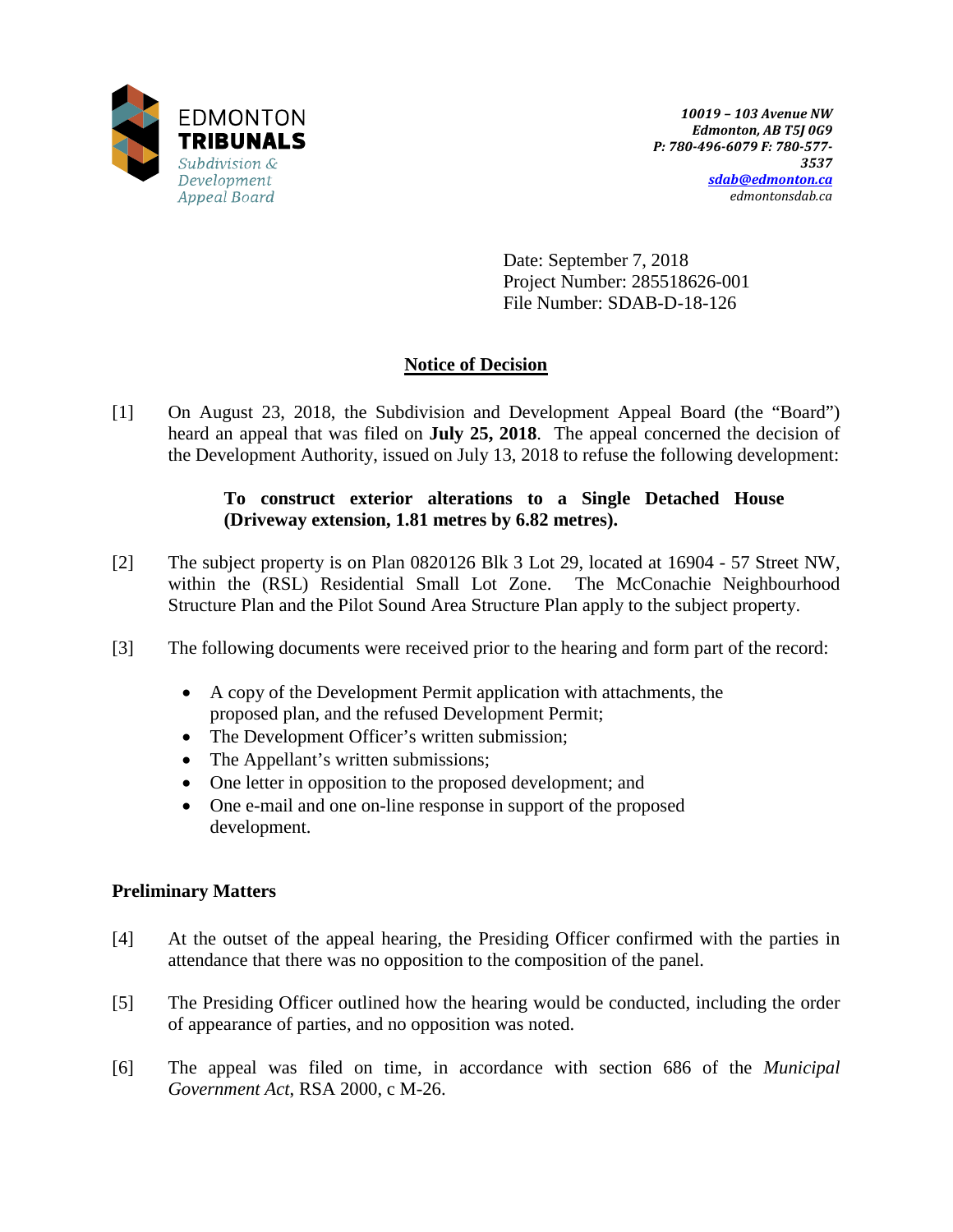#### **Summary of Hearing**

- *i) Position of the Appellant, Mr. & Mrs. D. Fortier*
- [7] They extended the width of their driveway to provide enough space for their son to park his vehicle and still allow access for vehicles into the attached two car garage. The driveway with the extension is not wide enough to park three vehicles.
- [8] They were not aware that a development permit was required before the concrete was poured. However, they applied for a development permit as soon as they were notified by the City.
- [9] A petition of support signed by the majority of surrounding neighbours was submitted with the appeal. The only neighbour who did not support the development resides immediately to the north.
- [10] A photograph was shown of another similar driveway extension that is located approximately three blocks away.
- [11] The front yard of the subject site has been landscaped to preserve the curb appeal.
- [12] The existing driveway was not poured to the full width of the garage and therefore, the extension only exceeds the width of the garage by 1.2 metres.
- [13] The concrete has been setback 12 inches from the property line to ensure drainage is not impacted on their property or the property to the north.
- [14] Mr. and Mrs. Fortier provided the following information in response to questions from the Board:
	- a) The extension was poured separately from the existing driveway.
	- b) The north side of the garage does not have a man door, but they have future plans to develop a sidewalk along that side of the garage to provide access to the rear yard.
	- *ii)* Position of the Development Officer, Mr. J. Folkman:
- [15] The Development Authority provided a written submission and did not attend the hearing.

### **Decision**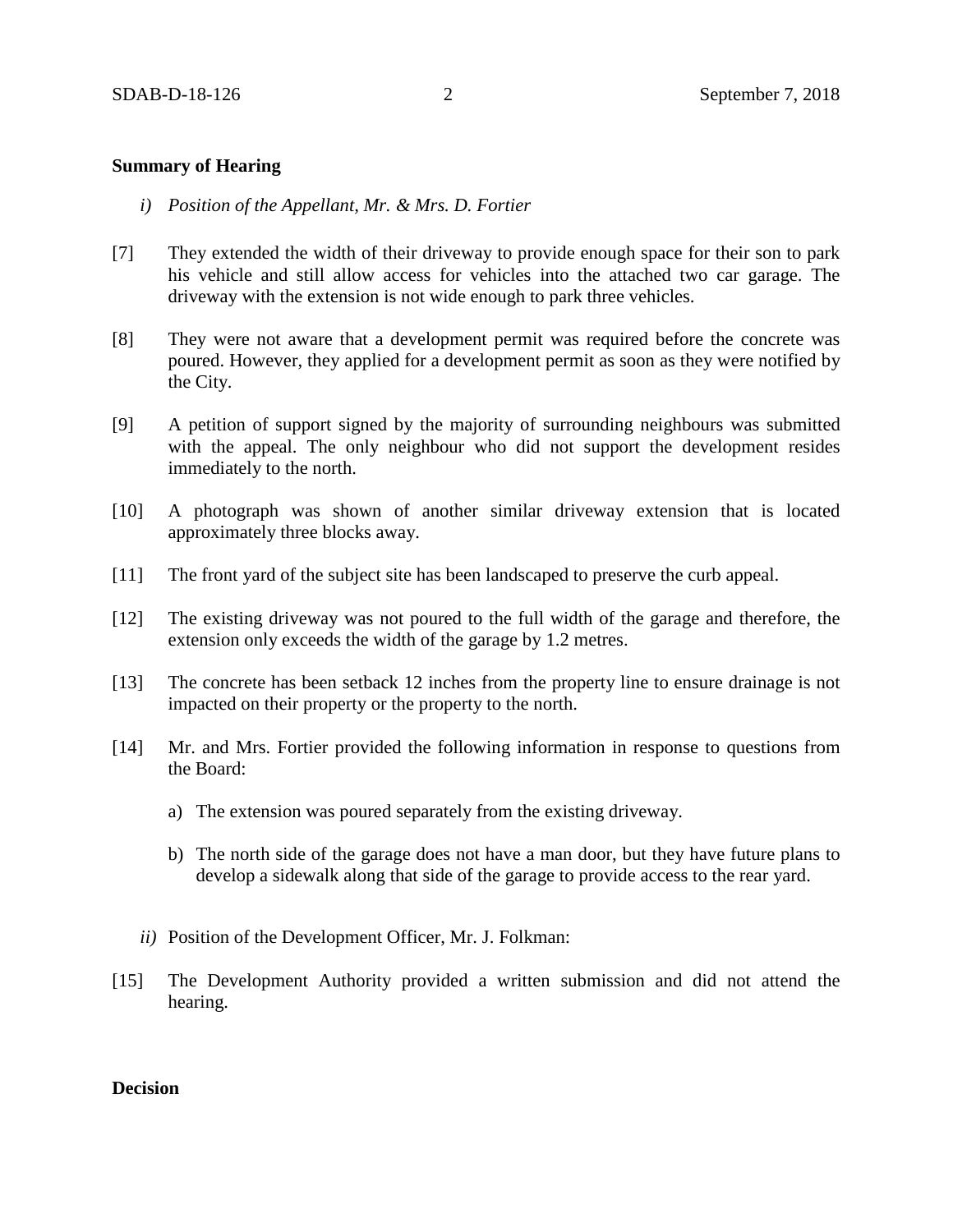- [16] The appeal is **ALLOWED** and the decision of the Development Authority is **REVOKED**. The development is **GRANTED** as applied for to the Development Authority, subject to the following condition:
	- 1. Lot grades must match the Engineered approved lot grading plans for the area. Contact Lot Grading at 780-496-5500 for lot grading inspection.
- [17] In granting the development, the following variances to the *Edmonton Zoning Bylaw* are allowed:
	- 1. The maximum allowable width of the Driveway per section  $54.1(4)(c)$  is varied to allow an excess of 1.8 metres.
	- 2. The requirement that the Driveway leads directly from the roadway to the Garage per section  $54.1(4)(a)$  is waived.
	- 3. The requirement of section  $54.2(2)(e)(i)$  is waived to allow a parking space within the Front Yard.

### **Reasons for Decision**

- [18] The proposed development is Accessory to a Permitted Use (Single Detached Housing) in the (RSL) Residential Small Lot Zone.
- [19] The Board has granted the required variances for the following reasons:
	- a) Based on the evidence provided, the Appellant has future plans to construct a sidewalk to provide access from the Driveway extension to the Rear Yard along the north side of the Garage. The added portion of the Driveway may become the access point to the Rear Yard and therefore may at that time be deemed a Walkway.
	- b) Based on a review of the photographic evidence provided, there is no direct overlook onto the immediately adjacent property to the north.
	- c) The Front Yard has been landscaped to preserve the curb appeal from the front roadway.
	- d) The northern edge of the Driveway extension is setback 12 inches (30 centimetres) from the (north) property line to ensure adequate grading and drainage on the subject Site, which will mitigate the concerns of the property owner to the north. This does not preclude the Appellant from ensuring all Drainage Bylaws are met as required.
	- e) There was no evidence provided to persuade the Board to support the Development Officer's reason for refusal that the proposed development will generate undesirable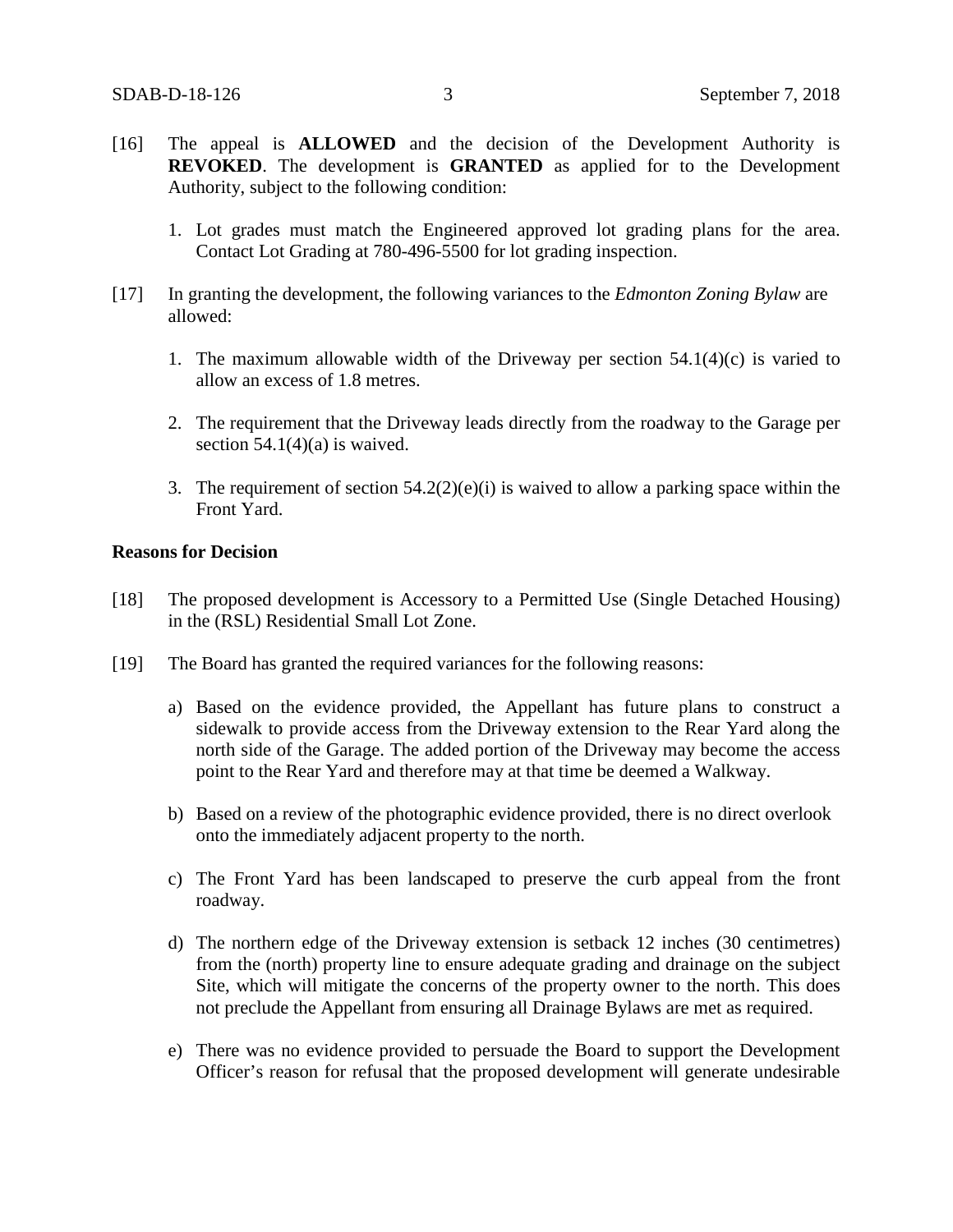impacts on surrounding Sites such as poor appearance, excessive noise, light and odours.

- f) The Board also notes that this extended portion of Driveway has not eliminated any existing off-street parking spaces.
- [20] Based on the above, it is the opinion of the Board, that the proposed development, with the required variances, will not unduly interfere with the amenities of the neighbourhood nor materially interfere with or affect the use, enjoyment or value of neighbouring parcels of land.

Mr. V. Laberge, Presiding Officer Subdivision and Development Appeal Board

Board members in attendance: Mr. B. Gibson, Mr. C. Buyze, Mr. J. Kindrake, Ms. M. McCallum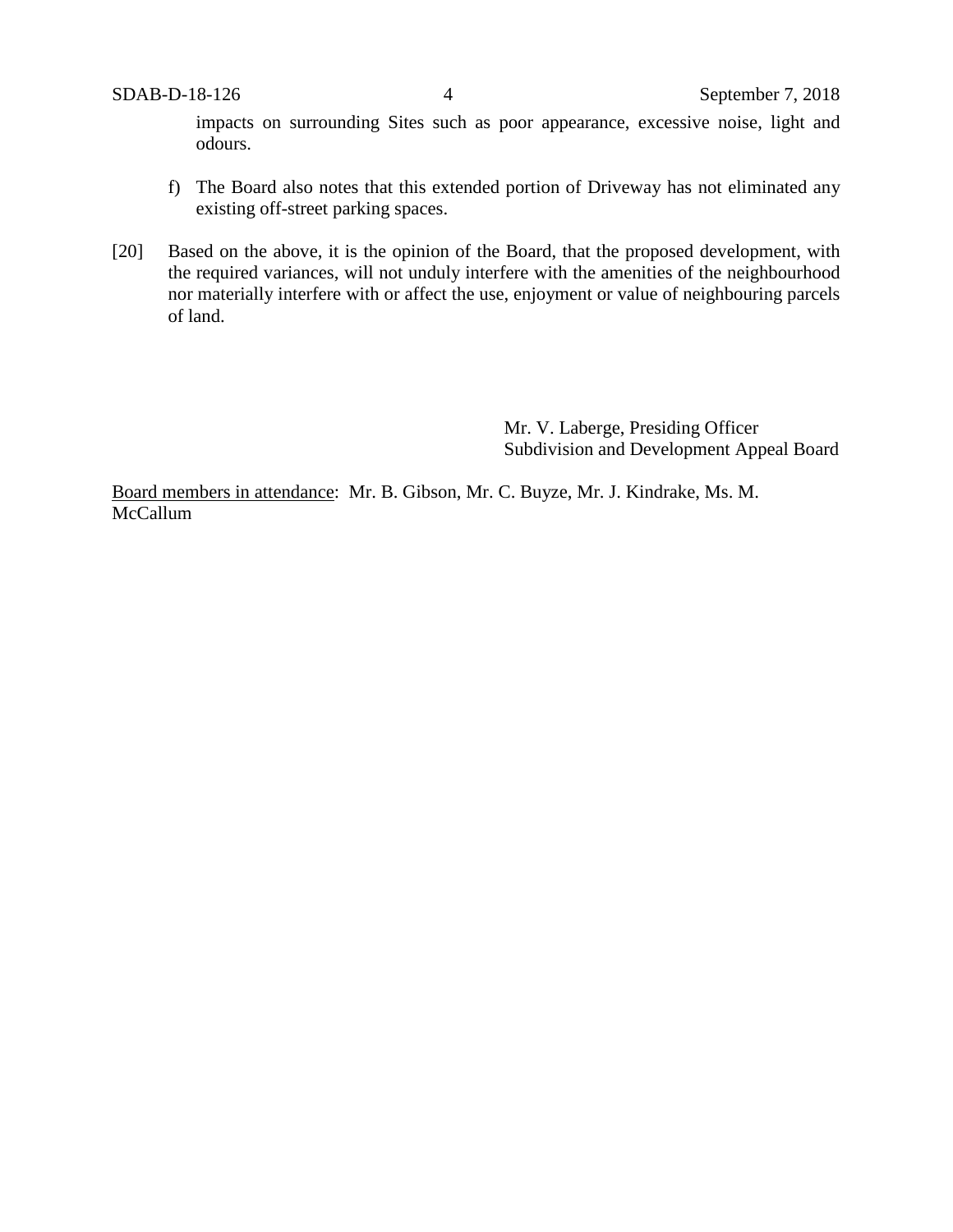## **Important Information for the Applicant/Appellant**

- 1. This is not a Building Permit. A Building Permit must be obtained separately from the Sustainable Development Department, located on the 2nd Floor, Edmonton Tower, 10111 – 104 Avenue NW, Edmonton, AB T5J 0J4.
- 2. Obtaining a Development Permit does not relieve you from complying with:
	- a) the requirements of the *Edmonton Zoning Bylaw*, insofar as those requirements have not been relaxed or varied by a decision of the Subdivision and Development Appeal Board,
	- b) the requirements of the *Alberta Safety Codes Act*,
	- c) the *Alberta Regulation 204/207 – Safety Codes Act – Permit Regulation*,
	- d) the requirements of any other appropriate federal, provincial or municipal legislation,
	- e) the conditions of any caveat, covenant, easement or other instrument affecting a building or land.
- 3. When an application for a Development Permit has been approved by the Subdivision and Development Appeal Board, it shall not be valid unless and until any conditions of approval, save those of a continuing nature, have been fulfilled.
- 4. A Development Permit will expire in accordance to the provisions of section 22 of the *Edmonton Zoning Bylaw, Bylaw 12800*, as amended.
- 5. This decision may be appealed to the Alberta Court of Appeal on a question of law or jurisdiction under section 688 of the *Municipal Government Act*, RSA 2000, c M-26. If the Subdivision and Development Appeal Board is served with notice of an application for leave to appeal its decision, such notice shall operate to suspend the Development Permit.
- 6. When a decision on a Development Permit application has been rendered by the Subdivision and Development Appeal Board, the enforcement of that decision is carried out by the Sustainable Development Department, located on the 2nd Floor, Edmonton Tower, 10111 – 104 Avenue NW, Edmonton, AB T5J 0J4.

*NOTE: The City of Edmonton does not conduct independent environmental checks of land within the City. If you are concerned about the stability of this property for any purpose, you should conduct your own tests and reviews. The City of Edmonton, when issuing a development permit, makes no representations and offers no warranties as to the suitability of the property for any purpose or as to the presence or absence of any environmental contaminants on the property.*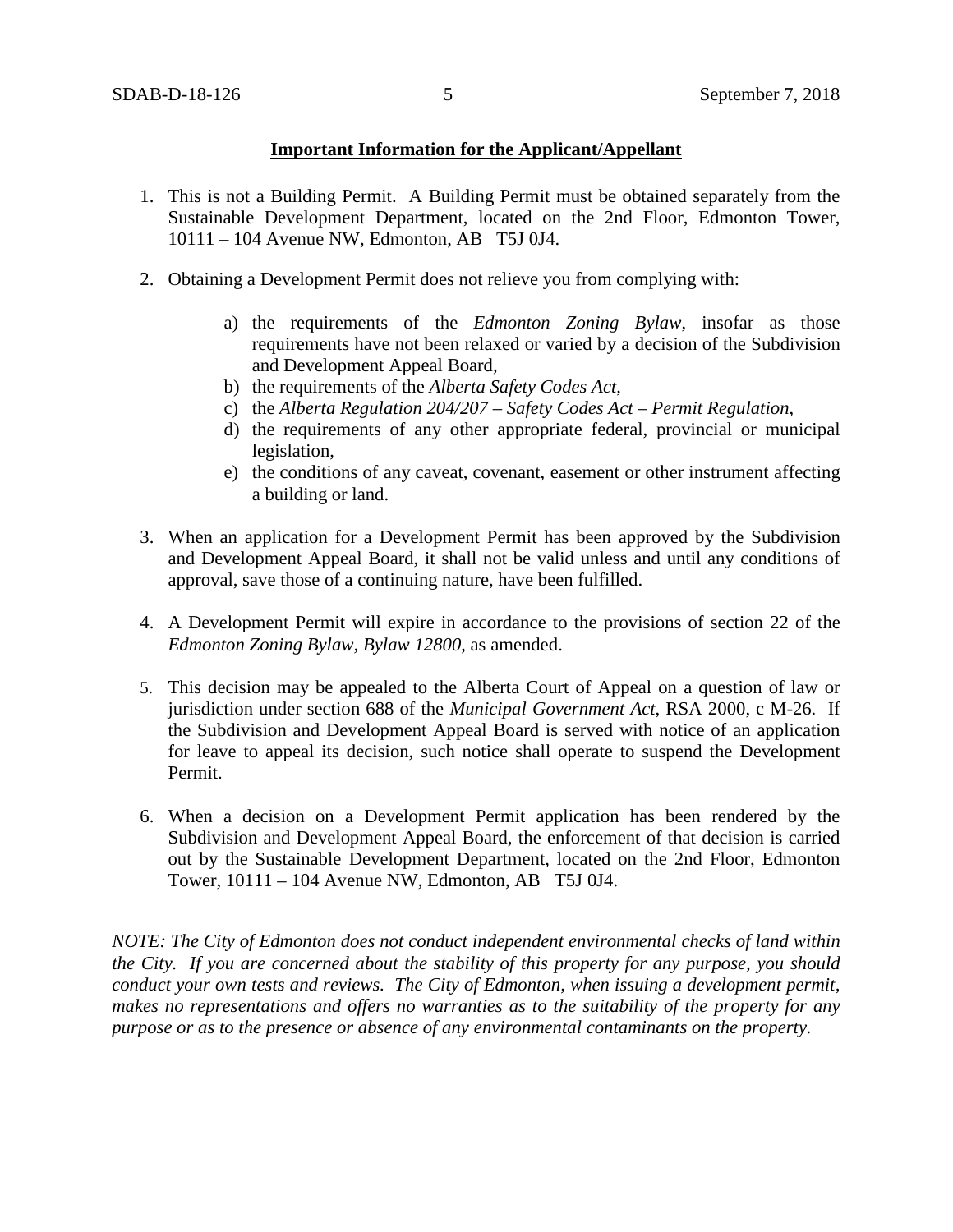

Date: September 7, 2018 Project Number: 265793500-001 File Number: SDAB-D-18-115

# **Notice of Decision**

# **August 2, 2018 Hearing**:

Motion:

"That SDAB-D-18-115 be **TABLED** to August 23, 2018, at the written request of the Appellant and with the consent of the Development Officer."

# Reasons for Decision:

- 1. This is the first postponement request received from the Appellant.
- 2. Postponing the appeal hearing will allow a representative for the Appellant to attend the hearing.

# **August 23, 2018 Hearing**:

# Motion:

"That SDAB-D-18-115 be raised from the table"

[1] On August 23, 2018, the Subdivision and Development Appeal Board (the "Board") heard an appeal that was filed on **July 6, 2018**. The appeal concerned the decision of the Development Authority, issued on June 27, 2018, to refuse the following development:

## **To change the Use from General Retail Stores to a Restaurant (50 Seats, 36.2 square metres of Public Space) and construct interior alterations (Fleisch).**

[2] The subject property is on Plan 1522508 Blk 51 Lot 29, located at 10610 - 82 Street NW, within the DC2.863 Site Specific Development Control Provision (the "DC2").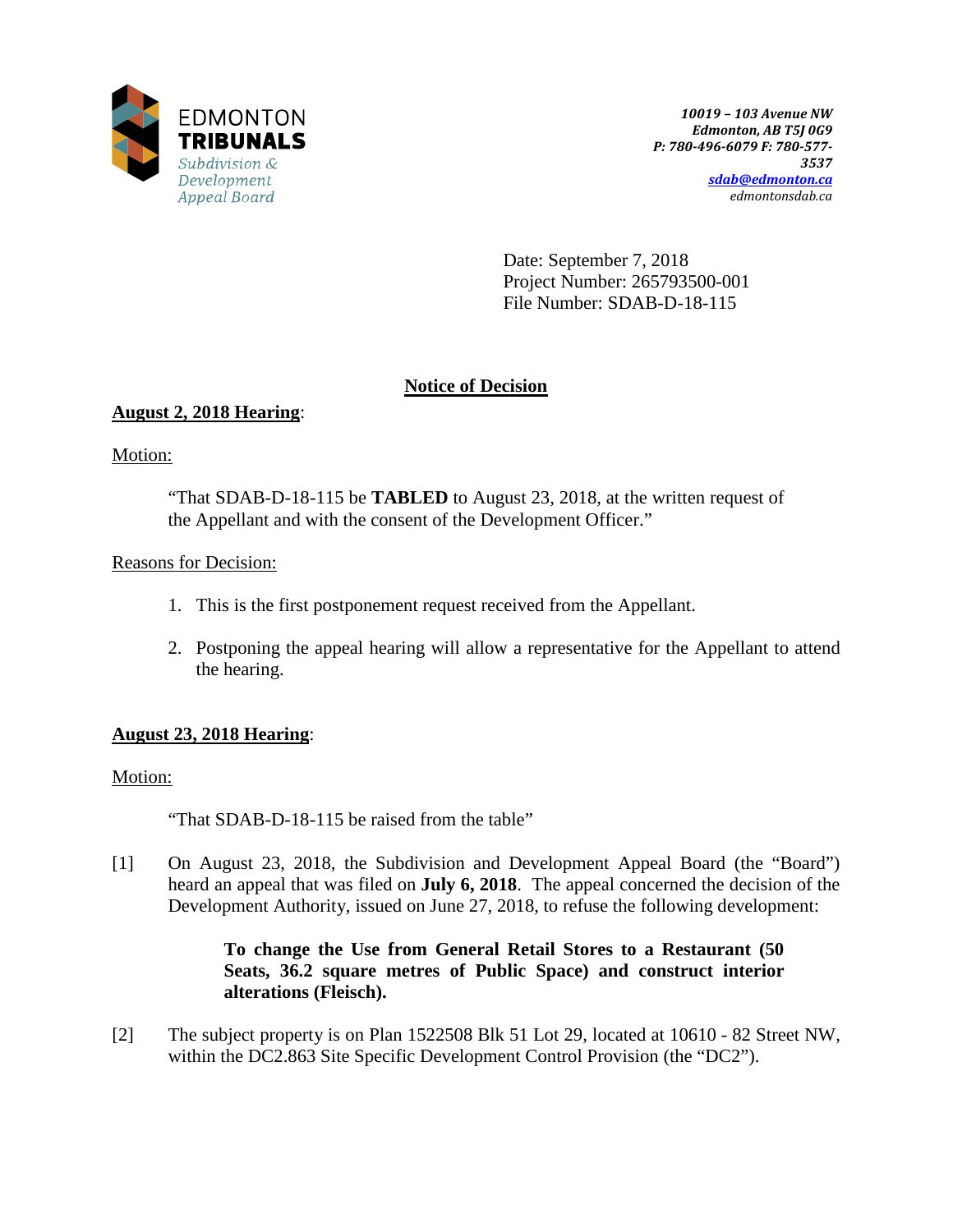- [3] The following documents were received prior to the hearing and form part of the record:
	- A copy of the Development Permit application with attachments, proposed plans, and the refused Development Permit;
	- The Development Officer's written submission:
	- The Appellant's written submissions, including a Parking Assessment, and two Subdivision Planning memorandums; and
	- Letters in opposition to the proposed development from three adjacent properties.
- [4] The following exhibits were presented during the hearing and form part of the record:
	- Exhibit  $A A$  PowerPoint presentation used by an agent for the Appellant; and
	- Exhibit B Photographs submitted by Mr. D. Jaster, an affected property owner who appeared in opposition to the proposed development.

#### **Preliminary Matters**

- [5] At the outset of the appeal hearing, the Chair confirmed with the parties in attendance that there was no opposition to the composition of the panel.
- [6] The Chair outlined how the hearing would be conducted, including the order of appearance of parties, and no opposition was noted.
- [7] The appeal was filed on time, in accordance with section 686 of the *Municipal Government Act*, RSA 2000, c M-26.
- [8] The Chair referenced section 685(4)(b) of the *Municipal Government Act* which states:

despite subsections (1), (2) and (3), if a decision with respect to a development permit application in respect of a direct control district is made by a development authority, the appeal is limited to whether the development authority followed the directions of council, and if the subdivision and development appeal board finds that the development authority did not follow the directions it may, in accordance with the directions, substitute its decision for the development authority's decision.

Therefore, the Board must determine whether or not the Development Authority followed the directions of Council in refusing this development permit application.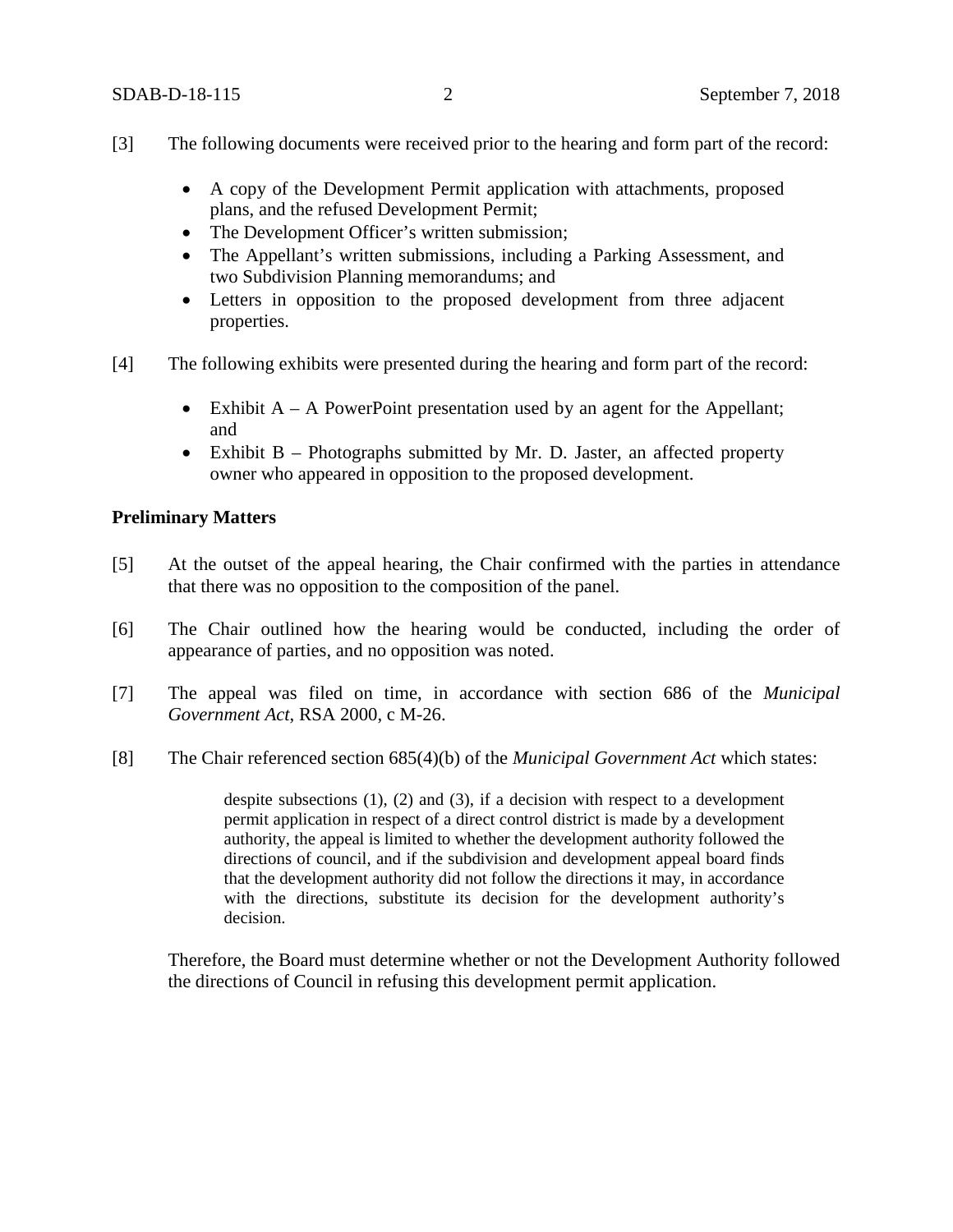- *i) Position of the Appellant, Ms. K. Ingraham and her agent, Mr. C. Dulaba, representing Bel Jan Development:*
- [9] The proposed development is within a newer mixed use four-storey apartment building and it is surrounded by a mix of low to medium density housing. The apartment contains 27 dwellings and commercial space on the main floor.
- [10] There is a small cluster of (CNC) Neighbourhood Convenience Commercial zoned sites surrounding the proposed development which creates a small commercial node in a very walkable neighbourhood.
- [11] Parking is restricted during peak hours along 106 Avenue, a four lane arterial roadway, that is located south of the subject site.
- [12] There are four parking spaces located on the west side of the building that are used for both residential and commercial uses.
- [13] During the development permit review process, the Development Officer requested that a Parking Impact Assessment be completed to justify the required parking variance.
- [14] Bunt and Associates conducted a Parking Impact Assessment when the development permit was issued for Cartago (a Bar and Neighbourhood Pub) in 2014 and were hired to complete the study for this proposed development. The study concluded that there was sufficient on-street parking to accommodate the anticipated parking demands generated by the proposed coffee shop and deli.
- [15] In a memorandum dated June 4, 2018, Subdivision Planning accepted the findings of the Parking Impact Assessment that there were a total of 63 on-street parking spaces available within a one block radius of the subject site, which justified the required increase in the on-site parking variance.
- [16] However, a revised response from Subdivision Planning dated June 13, 2018, indicated that Parking Management now had concerns based on a review of the area parking following several complaints received from residents along 82 Street after the first commercial development on the ground floor of this building was completed. Therefore, it was their conclusion that the proposed increased parking deficiency would exacerbate the on-street parking demand and result in further residential concerns and complaints.
- [17] Mr. Dulaba questioned the completeness of the review completed by Parking Management given the short period of time between June 4, 2018 and June 13, 2018. It took several months for Bunt and Associates to gather information and analyze their findings to prepare the Parking Impact Assessment. It was his opinion that the City was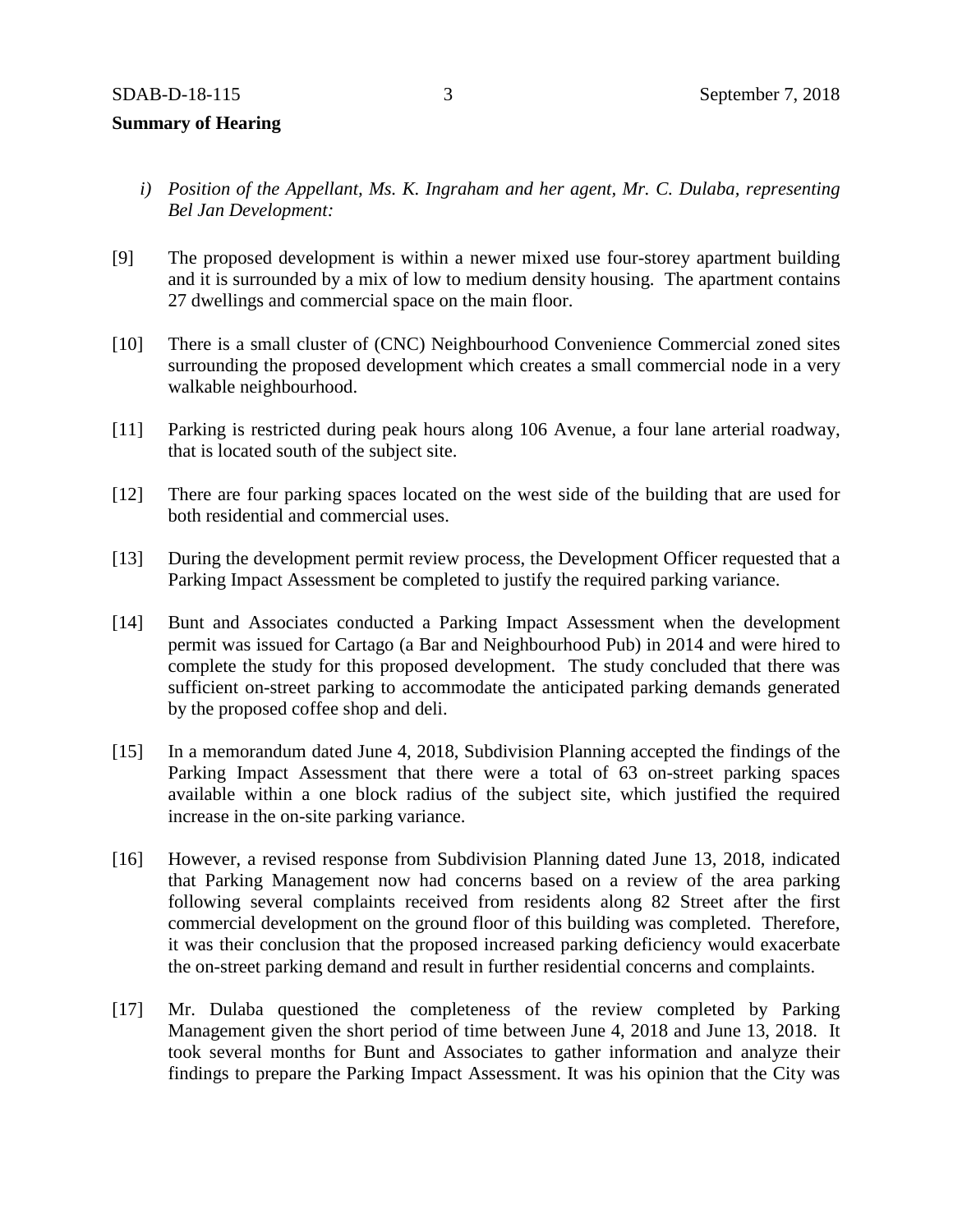aware of the neighbourhood concerns prior to providing support for the development on June 4, 2018.

- [18] The Development Officer calculated the required number of parking spaces for the proposed Use using the parking regulations that were in effect in May 2014. Since then, the *Edmonton Zoning Bylaw* (the *Bylaw*) has been amended and the required number of parking spaces for this type of Use has been reduced. It was his opinion, that the Development Officer had discretion to apply the requirements of the current *Bylaw* when reviewing the parking requirements because it was Council's intention to reduce the requirements for Restaurants and Specialty Food Service Uses on sites that have a high level of walkability, cycling and are close to public transit.
- [19] Section DC2.863.4(j) states that parking requirements shall be in accordance with section 54 of the *Bylaw*, except that a minimum of 1.0 parking stalls per Dwelling shall be provided. There are 27 residential dwelling units in the building and 28 parking spaces have been provided. The residential units are fully occupied and three of the residents do not use parking.
- [20] The current General Retail Store Use requires four parking spaces and would be approved without a variance.
- [21] It was his opinion that the required variance for the change in Use is reasonable given the location of the building. Potential customers of the proposed development are residents in the subject building and customers of Cartago use other modes of access including walking, cycling and transit.
- [22] A map was referenced to illustrate the location of Cartago customers who have provided support for the proposed development. These customers were asked to provide their address or postal code and this information was plotted on the map. The results indicated that eight supporters reside within 60 metres of the subject site and six reside in the residential units in the building.
- [23] Ms. Ingraham advised that as a small business owner she finds it very difficult to navigate the political red tape and bureaucracy involved in operating a business in Edmonton.
- [24] The proposed coffee shop and deli is a targeted business move, located in the same building as the Bar and Neighbourhood Pub that she currently owns and operates. The Bar and Neighbourhood Pub has only been open for one year and is thriving primarily because of community acceptance.
- [25] An open house was held after the development permit application was refused to address neighbourhood concerns. Unfortunately many of the residents who objected did not attend, which in her opinion speaks to the animosity that currently exists in this neighbourhood. It was her opinion that this has been fostered by City administration because they have avoided their responsibility of dealing with the safety concerns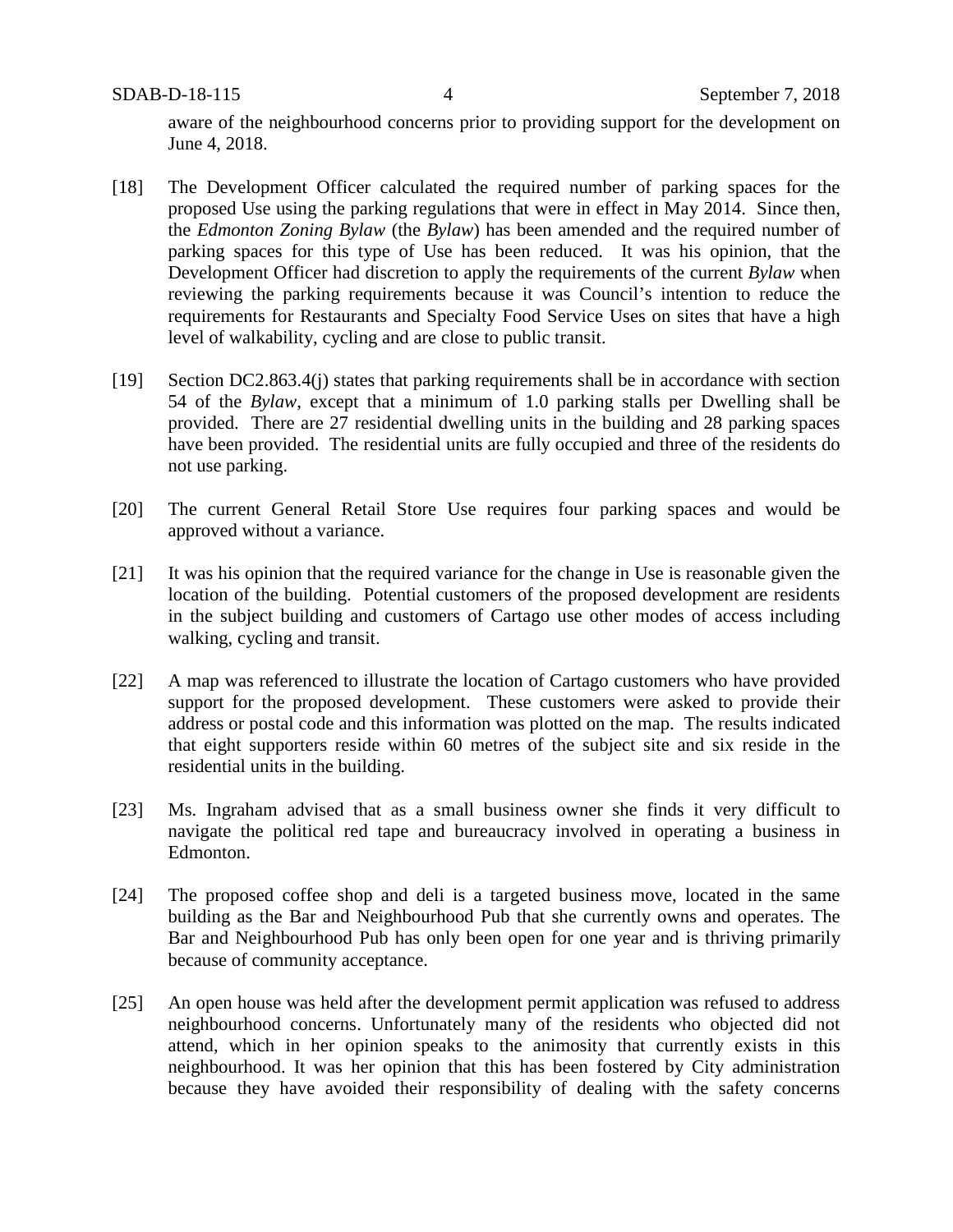identified by neighbourhood residents. The safety concerns will exist even if a General Retail Use was approved at this location.

- [26] No one from the City has ever discussed the concerns of the neighbourhood residents with her in an attempt to find a solution. The development permit application for the Restaurant was submitted in October 2017 and she was not advised of the neighbourhood concerns until May 2018.
- [27] It was Ms. Ingraham's opinion that there are other solutions available to the City to address neighbourhood concerns, including the use of residential parking permits along 82 Street as well as reviewing the parking requirements on 106 Avenue to alleviate parking on 82 Street.
- [28] The Forest Heights Community League did not provide support or opposition for the proposed development. However, two Community League Directors attended the open house and provided their personal support.
- [29] Mr. Dulaba referenced photographs that he and Ms. Ingraham took on several different days at different times along 82 Street, 83 Street and 106 Avenue to support their contention that there are a significant number of on-street parking spaces available in the immediate vicinity and the Parking Impact Assessment supports their findings.
- [30] The proposed Restaurant will operate during early morning and early evening hours and not during the late evening, which is the peak operating time for the Bar and Neighbourhood Pub.
- [31] Mr. Dulaba and Ms. Ingraham provided the following information in response to questions from the Board:
	- a) It was Mr. Dulaba's opinion that the Development Officer should have used the parking requirements contained in the current *Bylaw* because they were recently amended by Council in an attempt to reduce the onerous parking requirements placed on Restaurants and Specialty Food Services.
	- b) A General Retail Store Use on the ground floor of this building was approved by Council and a parking variance was granted for the Bar and Neighbourhood Pub that was approved in the first commercial space. The result is that any Use in the remaining commercial space will require a parking variance.
	- c) The DC2 requires that commercial parking be shared with the residential component of the building. There are four parking spaces on the west side of the building designated for a commercial use and the Bar and Neighbourhood Pub uses two of those spaces.
	- d) The proposed public area is 36.2 square metres and one parking space is required for every 9.6 square metres of public space for a total of four parking spaces.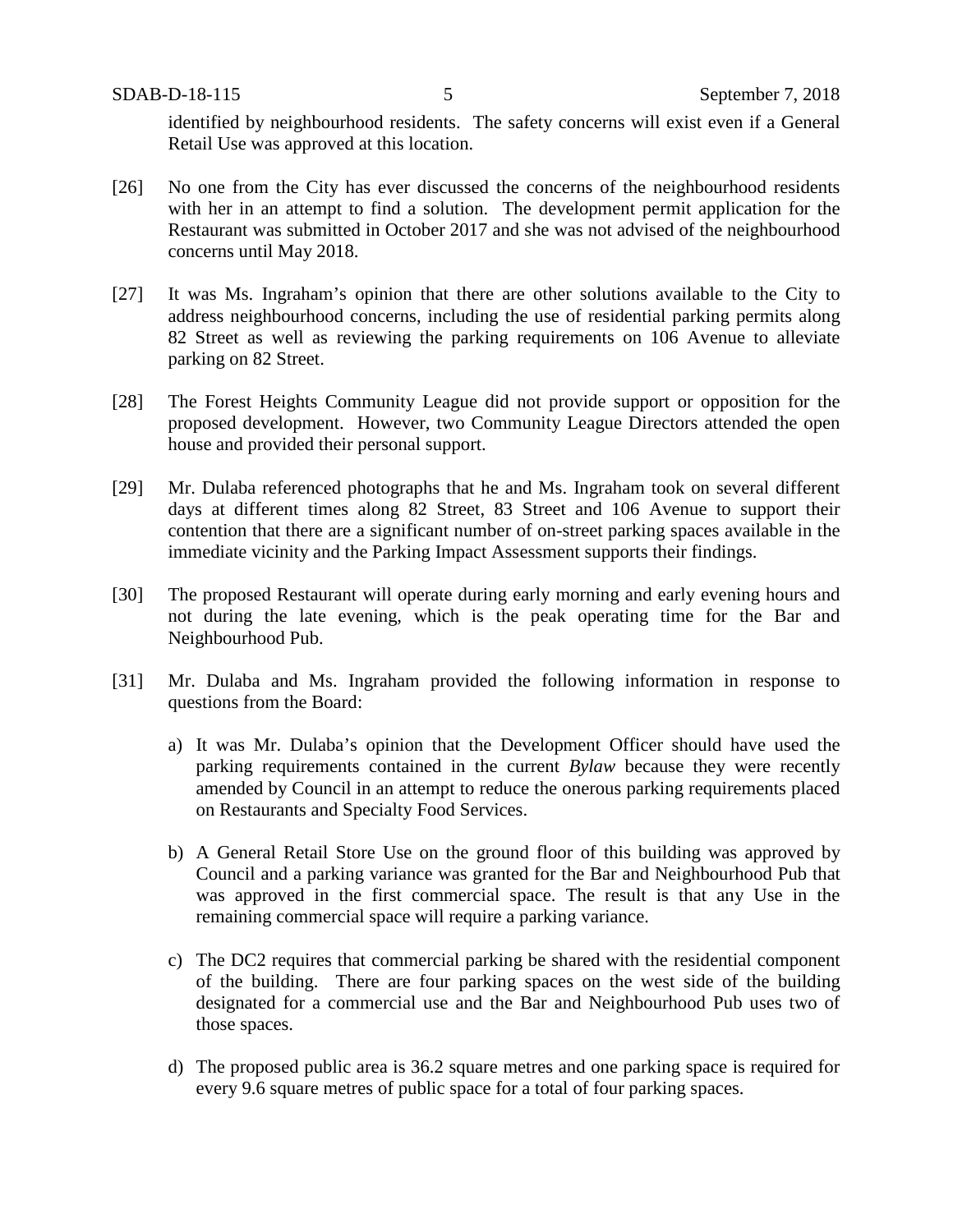- e) The Restaurant will have approximately 30 seats, not 50 seats as indicated in the scope of application.
- f) The overlap hours of operation for the existing business and the proposed business would be from 3:00 p.m. to 7:00 p.m.
- [32] Ms. Ingraham read two letters of support received from neighbourhood residents who stated that the proposed development will be a positive addition and amenity in this neighbourhood. Many customers walk and cycle to Cartago. It was their opinion that the parking issues have been overstated and that not all of the parking and traffic concerns in the neighbourhood can be attributed to Cartago. Based on their observations, the street parking situation does not change on Mondays when Cartago is closed.
- [33] Ms. N. Farn, representing Bunt and Associates, provided the following information in response to questions from the Board:
	- a) Visits were made to the site and surrounding area on different days of the week at different times to observe the availability of parking within 200 metres of the subject site.
	- b) There were many vacant on street parking spaces during the morning and afternoon hours along 106 Avenue and underused on street parking spaces located immediately adjacent to the subject site.
	- c) The *Bylaw* was amended to reduce parking requirements for Restaurants and Specialty Food Services located in close proximity to transit avenues.
	- d) The Parking Impact Assessment was conducted between February and April 2018, which is a busy time for the Bar and Neighbourhood Pub.
	- e) Street parking is restricted on 106 Avenue between 7:30 a.m. to 9:00 a.m. for westbound traffic.
	- f) The proposed Restaurant requires a parking variance of four spaces which would be the same for a General Retail Use at the same location.
	- g) The Parking Impact Assessment was conducted as it would be for any other location in the City according to the methodology approved by the City.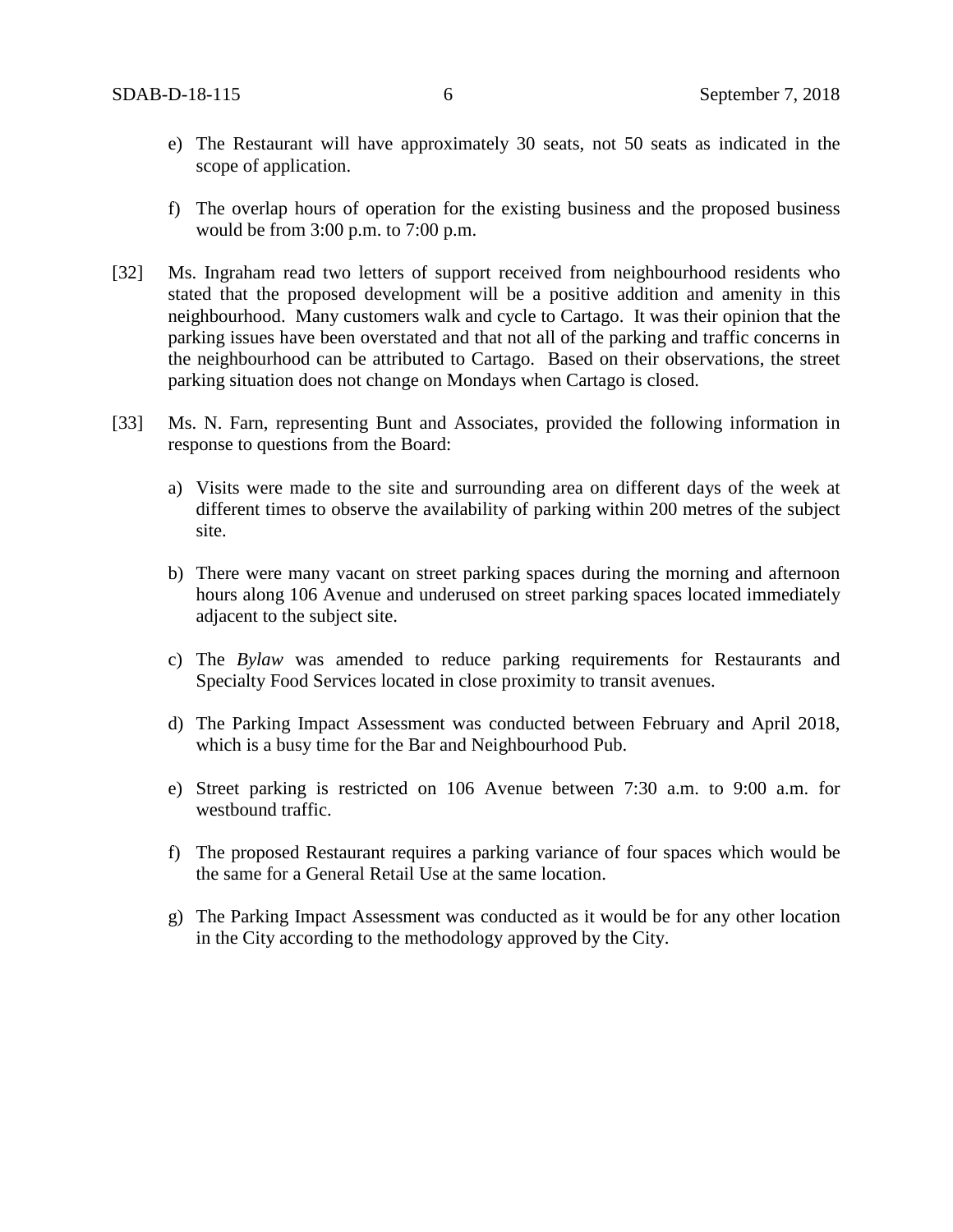- *ii) Position of the Development Officer, Mr. I. Welch:*
- [34] The Direct Control regulation, section DC2.863.4(j), states that parking shall be provided, with certain specific caveats per section 54 of the *Bylaw*. It was the interpretation of their Legal Counsel that because the DC2 was passed prior to the current minimum parking regulations adopted in September 2017 under Bylaw 18171, any parking calculation should be based on regulations that were in effect in section 54 at the time that the DC2 was passed in May 2014. Therefore, the proposed development could not benefit from the relaxed parking requirements.
- [35] If the existing *Bylaw* parking regulations are applied to this development, the parking requirement for the existing and proposed commercial uses would be reduced from 42.6 spaces to 17.2 spaces. However, the variance would still be refused due to the concerns raised by Subdivision Planning (Transportation). The Appellant's parking calculation based on the current *Bylaw* is accurate.
- [36] The Appellant prepared and submitted a Parking Impact Assessment by Bunt & Associates that was reviewed and initially accepted by Subdivision Planning. However, based on additional information, specifically concerns received from neighbourhood residents, Subdivision Planning reassessed the situation and indicated non-support for the required parking variance. This additional information was not available prior to the initial decision.
- [37] The traffic safety concerns identified by neighbourhood residents should be addressed by a Transportation Planner.
- [38] He could not comment on the intent of Council regarding parking when this DC2 was passed.
- [39] Old versions of the *Land Use Bylaw 5996* and the *Bylaw* are available to research the exact wording of those regulations of the exact date a Direct Control District is passed.
	- *iii) Position of Affected Property Owners in Opposition to the Appellant:*

#### **Mr. K. Hanasyk**:

- [40] Mr. Hanasyk has no animosity towards the owner of the business but it was his opinion that Council created the problem when the DC2 was approved. He attended the public hearing along with the Community League to oppose the rezoning. He expressed concern that the developer did not attend the public hearing and made no commitment to address neighbourhood concerns.
- [41] After the DC2 was approved, he wrote several letters to the Mayor but did not receive a response.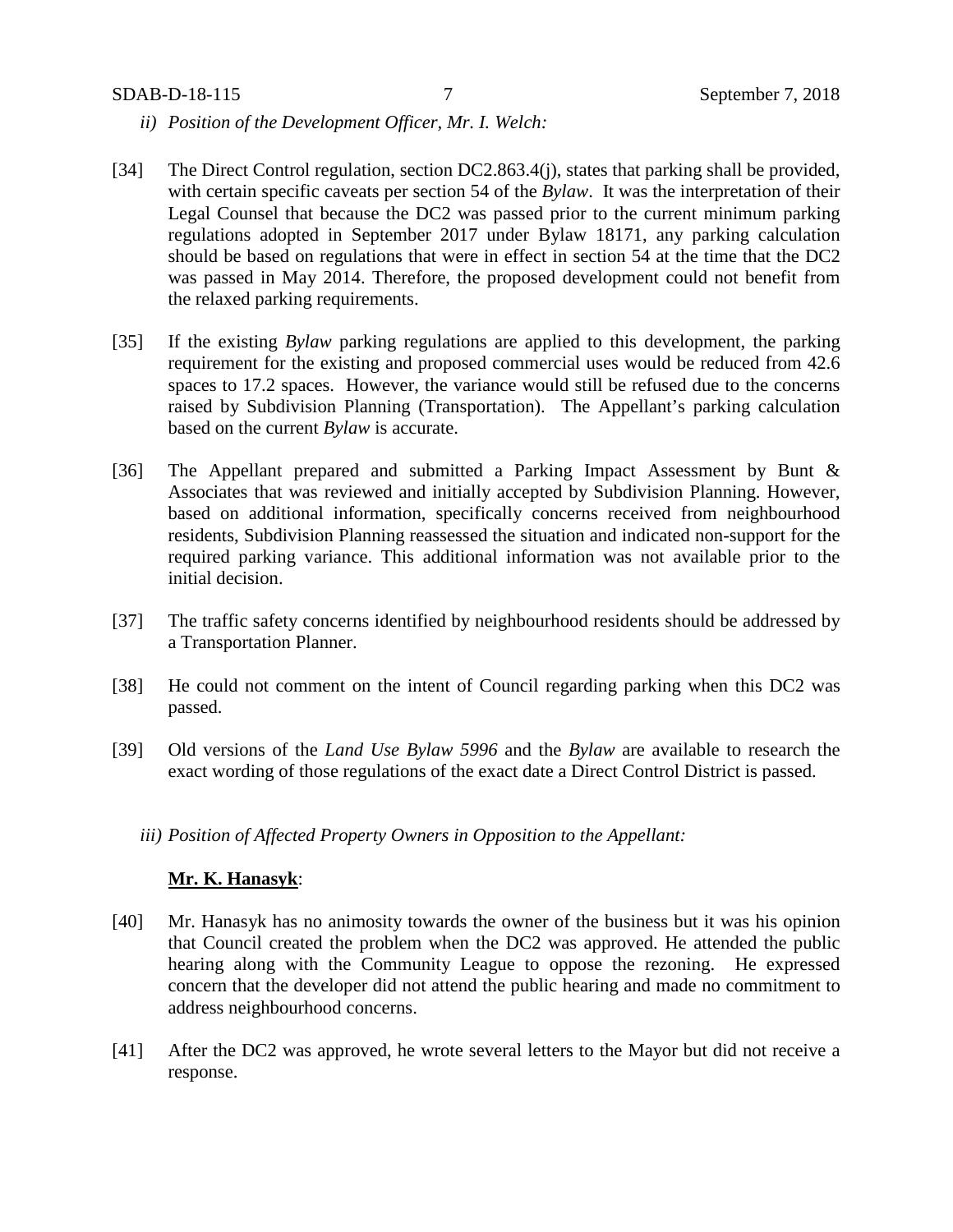- [42] The provision of underground parking could have addressed the problems that are currently being experienced. It was his opinion that the developer was not held accountable.
- [43] There is no on-street parking available on the north side of 106 Avenue because of two bus stops and another business.
- [44] It was his opinion that there is a conflict of interest because the business owner hired the consultant who prepared the parking study.
- [45] His neighbour just sold their house at a loss because the neighbourhood has become too urban.
- [46] This used to be a nice quite street but it has changed and it has impacted their quality of life.
- [47] The provision of residential parking permits may help alleviate the situation. Even though he would like to support the business it is difficult because of the effect it has had on the neighbourhood.
- [48] Mr. Hanasyk provided the following information in response to questions from the Board:
	- a) Cartago has been successful from day one. On-street parking is worse during the peak times of operation which is during the evening hours.
	- b) Safety concerns may be separate from parking but it was his opinion that they are related because motorists are accessing the street in an attempt to find parking spaces. He and his wife have tried to address problems with drivers on their street but it is never well received.
	- c) His neighbour advised him that the value of his property had decreased but he did not have an opinion from a professional real estate agent.
	- d) His visitors have to park quite a distance away because the on-street parking in front of their house is occupied by customers of Cartago.
	- e) The commercial space on the main floor of this building was approved for General Retail Use, not a Restaurant. In his opinion, a Restaurant requires more parking.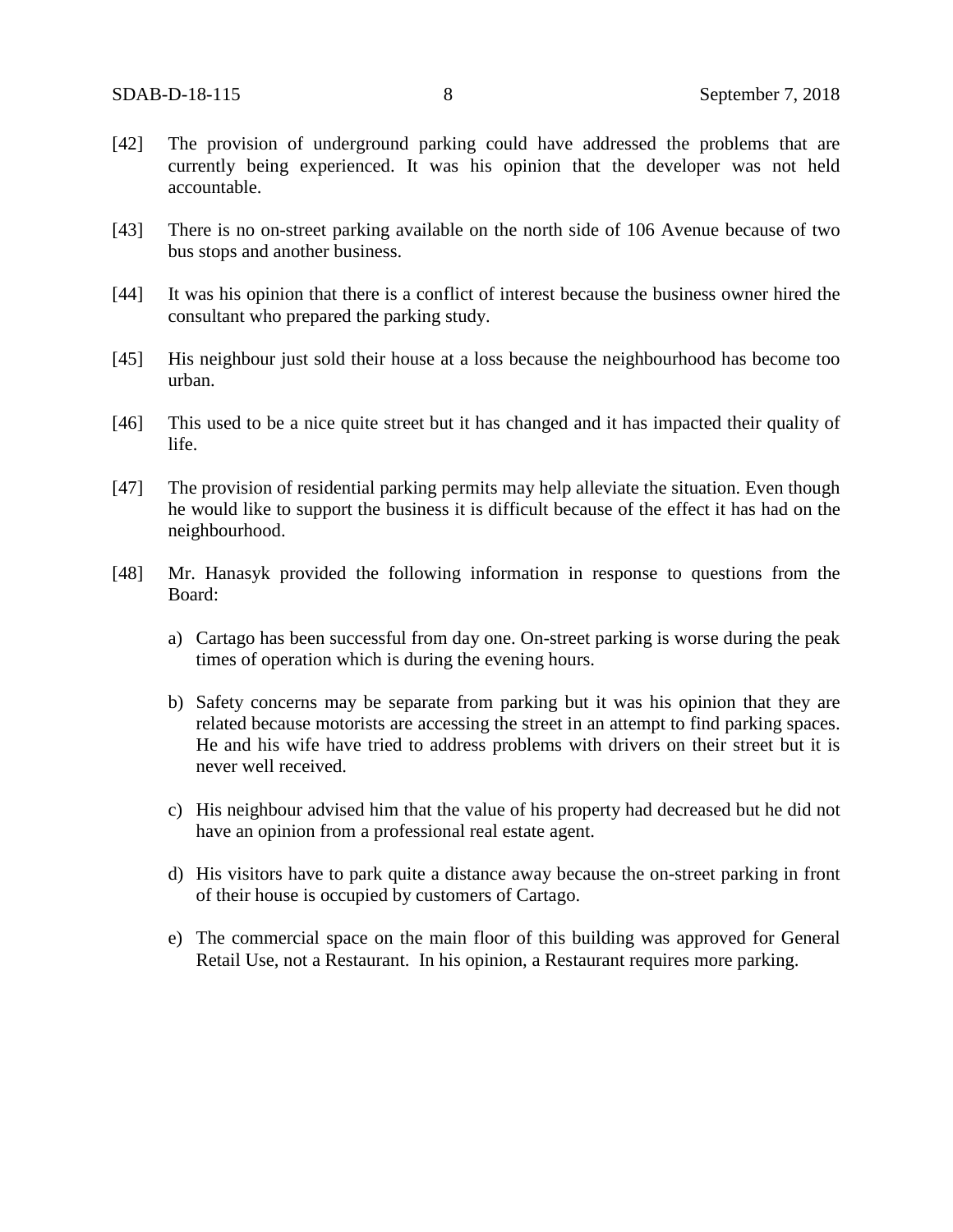#### **Ms. S. Hiron**:

- [49] Residents arrive home from work between 3:30 p.m. and 7:30 p.m. during the proposed overlap hours of the two businesses when the demand for on-street parking is the greatest.
- [50] The on-street parking spaces on 82 Street, north of the building, are the first to fill up. When motorists cannot find parking there they become frustrated and rip a U-turn at the far end of the street and come back down 82 Street. None of the cars go south on 106 Avenue.
- [51] Ms. Hiron conceded that some of the parking issues are a result of the residents of the apartment building.
- [52] None of the houses on 82 Street have front drive access and residents park on the street.
- [53] It is her assumption that the restaurant staff will use the designated parking spaces.
- [54] There are no on street parking spaces available on 106 Avenue east of the site because of the existing bus stop. Customers of Cartago do not park south of 106 Avenue.

#### **Mr. D. Jaster**:

- [55] Mr. Jaster has resided in a house located north of 106 Avenue on 82 Street since 2016, prior to the construction of the subject building. Cars never lined both sides of Rowland Road before the building opened.
- [56] His children were able to play street hockey because the street was so quiet. After the building opened, traffic and the demand for on-street parking increased significantly.
- [57] Photographs marked *Exhibit B* were referenced to illustrate the state of parking in the area, specifically along 82 Street, between Rowland Road and 106 Avenue on different days and at different times, which is much different than what was reflected in the photographs submitted by the Appellant.
- [58] The proposed Restaurant would be a great addition to the neighbourhood but he is concerned about increased traffic and a lack of parking which will result in a significant safety issue.
- [59] Rowland Road is a narrow shared-use roadway with no sidewalks that becomes very unsafe at times when it is congested with cars parked on both sides of the road. Many people walk, run or bike on Rowland Road while constant traffic is eagerly trying to find parking to access Cartago, the apartment and the river valley.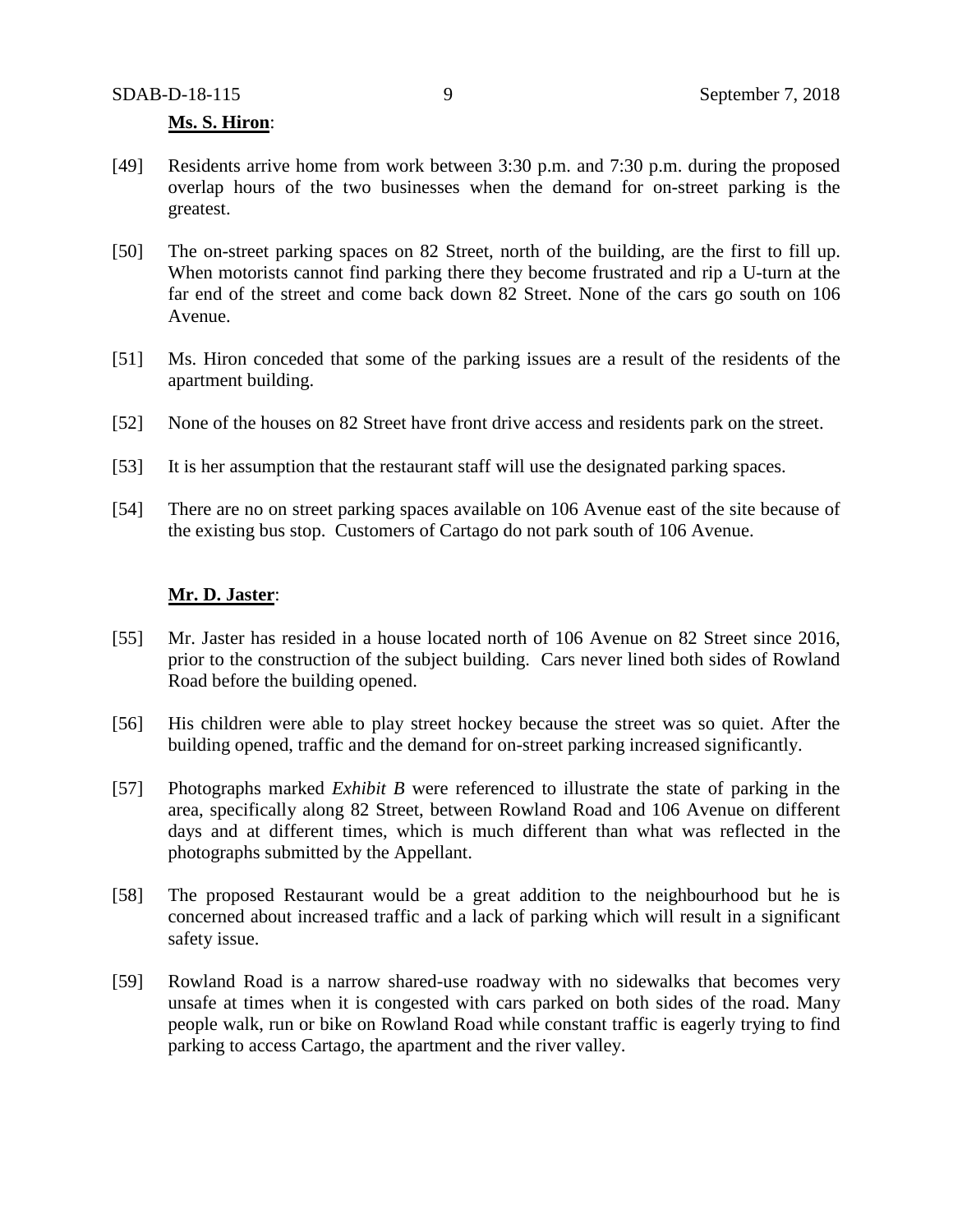- [60] When vehicles cannot find parking on 82 Street they proceed to the T-intersection at 82 Street and Rowland Road, make a U-turn and then travel south to 106 Avenue.
- [61] The speed limit on Rowland Road is 20 kph but the majority of vehicles exceed this. Some motorists completely ignore the stop sign, turn left and then back up into a shared path, into the middle of an intersection that is often busy with pedestrians of all ages, which is very unsafe.
- [62] It is human nature that people try to find parking as close to their destination as possible, especially during the winter months.
- [63] There is a power pole in one of the designated parking spaces on the subject site which makes it virtually unusable except for a motorcycle or a smart car.
- [64] It is wonderful to have amenities within walking distance and the proposed development is a fabulous concept that would benefit the community. However, parking and safety need to be addressed.
- [65] Hopefully some creative solutions can be found to allow the business to proceed while addressing the concerns of residents.
- [66] Mr. Jaster provided the following information in response to questions from the Board:
	- a) It is his opinion that a busy coffee shop and deli at this location will have many more customers than a General Retail Store.
	- b) Parking restrictions may help alleviate some of the problems but they also have an impact on residents.
	- *iv) Rebuttal of the Appellant, Mr. C. Dulaba and Ms. K. Ingraham:*
- [67] Mr. Dulaba confirmed that he was in attendance at the Public Hearing for the proposed rezoning held by Council.
- [68] Numerous meetings were held with the Community League during the rezoning process to discuss the development and address neighbourhood concerns.
- [69] Under the DC2, a Pharmacy with operating hours between 8:00 a.m. and 9:00 p.m. could be approved as a Permitted Use.
- [70] The proposed Use is reasonable given the context of the neighbourhood adjacent to a busy four lane arterial roadway. The subject site borders several commercially zoned sites and density will increase in the surrounding residential zones given the recent *Bylaw* amendments regarding secondary suites. Therefore, it is reasonable to expect that street parking demands in the neighbourhood will increase.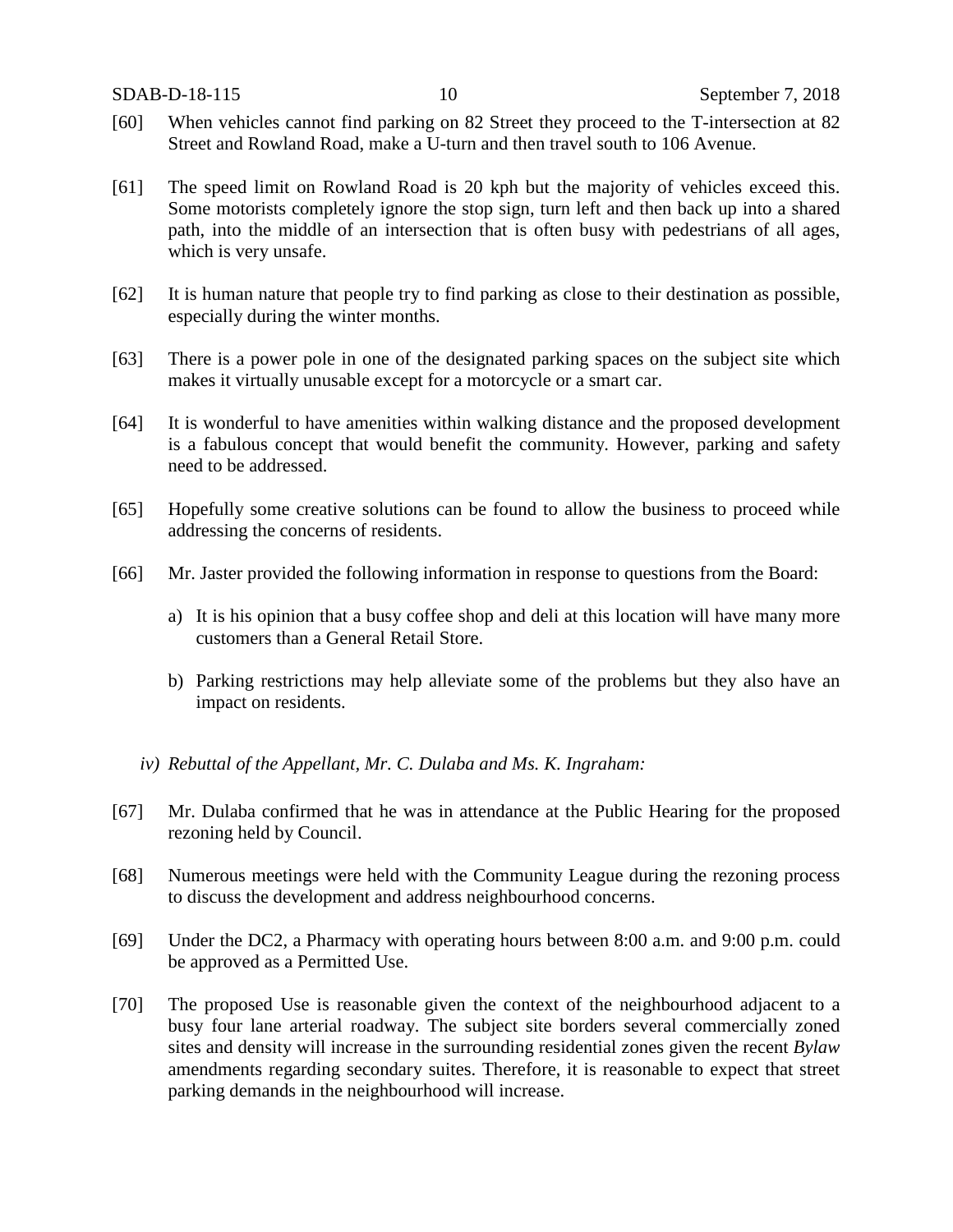- [71] Customers use various modes of transportation to access the existing business, including cycling. Further, an 18 space bicycle parking room is located in the building.
- [72] Ms. Ingraham clarified that five of the 13 employees reside in Forest Heights and walk to work. The other employees have been instructed to park south of 106 Avenue on 82 Street and walk to the site. This practice will continue to be enforced with any new employees. She does not anticipate an increase in staffing because of the overlapping hours of the two businesses.
- [73] Now that she is aware of the concerns of some of the residents, every effort will be made to address and resolve the issues.

## **Decision**

- [74] The appeal is **ALLOWED** and the decision of the Development Authority is **REVOKED**. The development is **GRANTED** as applied for to the Development Authority, subject to the following **CONDIITONS**:
	- 1. Exterior lighting shall be developed to provide a safe lit environment in accordance with sections 51 and 58 and to the satisfaction of the Development Officer;
	- 2. Any outdoor lighting for any development shall be located and arranged so that no direct rays of light are directed at any adjoining properties, or interfere with the effectiveness of any traffic control devices. (Reference section 51 of the *Edmonton Zoning Bylaw*);
	- 3. Any modification to the existing site access(es) shall require the review and approval of Subdivision Planning.
- [75] In granting the development, the following variance to the *Edmonton Zoning Bylaw* is allowed:
	- 1. The parking requirements per section 54.1(2)(h) are waived to allow the proposed development with the existing Apartment House and the existing Bar and Neighbourhood Pub at the subject Site.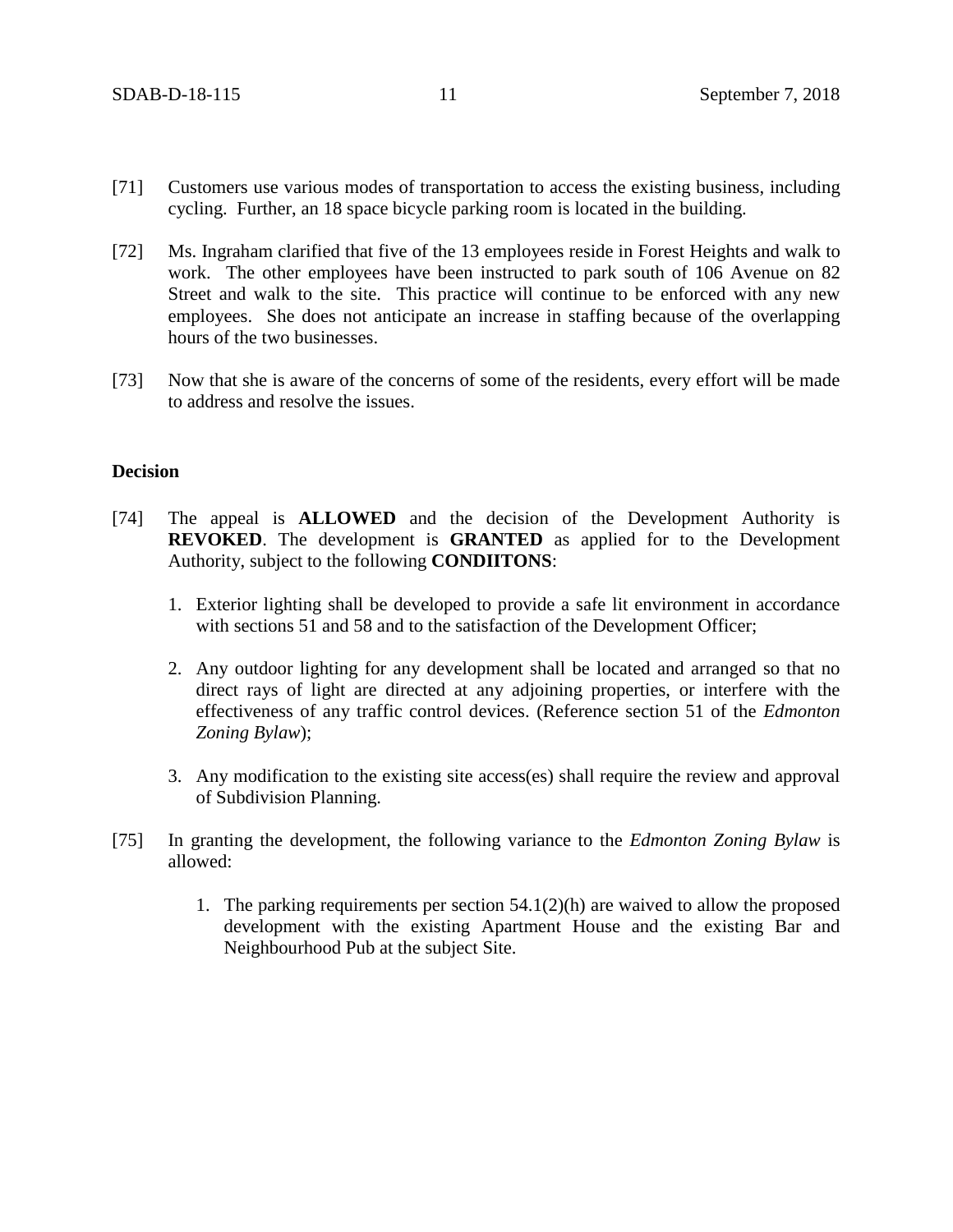#### **Reasons for Decision**

[76] Section 685(4)(b) of the *Municipal Government Act* (the *Act*) states:

despite subsections  $(1)$ ,  $(2)$  and  $(3)$ , if a decision with respect to a development permit application in respect of a direct control district is made by a development authority, the appeal is limited to whether the development authority followed the directions of council, and if the subdivision and development appeal board finds that the development authority did not follow the directions it may, in accordance with the directions, substitute its decision for the development authority's decision.

- [77] The proposed development is located on a Site zoned DC2.863 Site Specific Development Control Provision (the "DC2"), Bylaw 16811, passed by Council on April 14, 2014.
- [78] Section DC2.863.1 states:

The General Purpose of the DC2.863 Site Specific Development Control Provision is to allow for the development of a four-storey mixed use residential apartment building with commercial uses on the ground floor.

- [79] The proposed development is to change the Use from General Retail Stores to a Restaurant (50 seats, 36.2 square metres of Public Space) and construct interior alterations.
- [80] Restaurants, for less than 100 occupants and 120 square metres of Public Space, is a Listed Use, pursuant to section DC2.863.3(p). The proposed development for at most 50 occupants and 36.2 square metres of Public Space is therefore a Listed Use in the DC2.
- [81] Section DC2.863.4(j) states:

Parking requirements shall be in accordance with section 54 of the Zoning Bylaw, except that:

- i. Access to parking shall be provided from the Lane;
- ii. A minimum of 1.0 parking stalls per Dwelling shall be provided;
- iii. Visitor parking shall be accommodated off-site; and
- iv. A Parking Management Plan to allow shared-use parking between residential and commercial uses shall be submitted to the satisfaction of the Development Officer, in consultation with Transportation Services, as a part of the Development Permit application.
- [82] Section 54.2, Schedule 1(A)(23) of the *Edmonton Zoning Bylaw* (the *Bylaw*) requires that a Restaurant or Specialty Food Service provide a minimum of one parking space per 9.6 square metres of Public Space.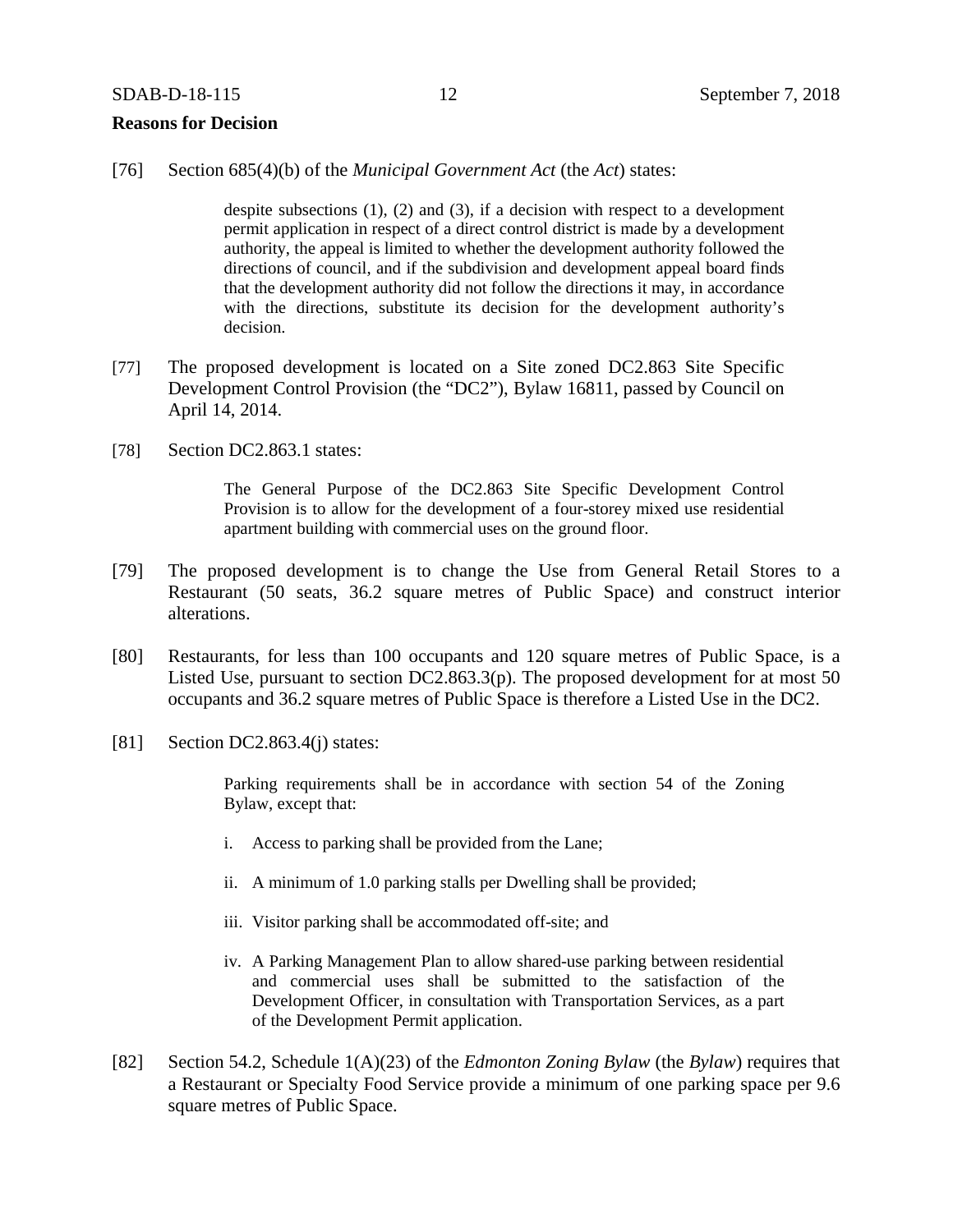- [83] All parties agreed that the existing residential Apartment Building, as mandated by the DC2 Bylaw, requires 27 on-site parking spaces and that there are only 28 parking spaces available on the Site. Therefore, any commercial use on the ground floor of the four storey mixed use residential building approved by Council in the DC2 will require a parking variance.
- [84] Pursuant to section 685(4)(b) of the *Act*, the issue before the Board is to determine whether or not the Development Authority followed the directions of Council by not granting a variance in the minimum required number of parking spaces.
- [85] Section DC2.863.4.j states that parking requirements shall be in accordance with section 54 of the *Bylaw*.

Section  $54.1.2(g)$  states:

The Development Officer may use their variance power to relax the vehicular parking requirements in Schedule 1, the Bicycle Parking requirements in Schedule 2 and the loading requirements in Schedule 3, however such a variance shall only be considered in cases where the nature of the Use, the size of the Site, or other physical constraints result in a situation where the requirements cannot be met on-site without unnecessary hardship or practical difficulties.

Section 54.2.1(b) states:

Where the applicant for a Development Permit can demonstrate through a parking impact assessment completed in accordance with section 14.11 that the parking requirement for the proposed development is less than any minimum or more than any maximum set out in Section 54.2, Schedule 1, the Development Officer may allow a reduction from the minimum or an increase from the maximum in the number of parking spaces.

- [86] The Alberta Court of Appeal decision, *Garneau Community League v Edmonton (City), 2017* ABCA 374 determined that, when dealing with direct control provisions, the Board is limited to the variance power provided to the Development Authority and cannot use the general variance power provided in section 687 of the *Act*. Therefore in this appeal the Board is limited to the variance power provided to the Development Authority in section 54 as stated above.
- [87] The Board finds that the Development Authority did not follow the direction of Council by failing to exercise, or even consider, the variance power provided in section  $54.1.2(g)$ and section 54.2.1(b) of the *Bylaw*.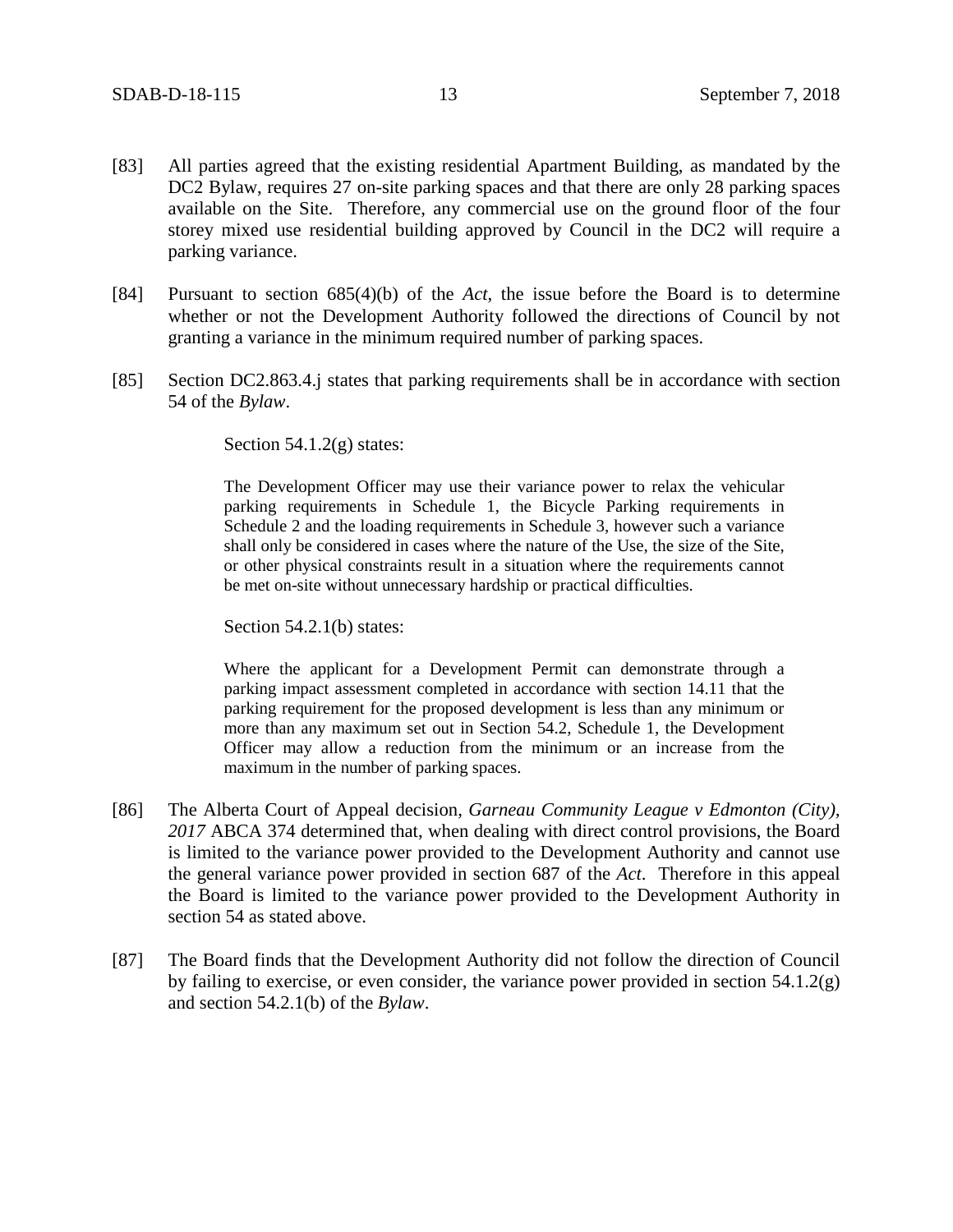[88] The Appellant completed a Parking Impact Assessment in accordance with section 14.11 of the *Bylaw*. The Parking Impact Assessment was prepared by Ms. N. Farn, P. Eng., at Bunt and Associates, Traffic Engineering Specialists. The Parking Impact Assessment determined that the proposed development would not be overly impactful upon the nearby residences and street given the current usage of available on-street parking spaces and concluded that "It is anticipated that on-street parking opportunities can appropriately accommodate the anticipated parking demands generated by the proposed coffee shop/deli land use."

The Board was not provided with a contrary professional opinion from either Subdivision Planning or those opposed to the appeal and therefore accepts the findings of the Parking Impact Assessment. As such, the Board finds that the Appellant complied with the requirements of section 54.2.1(b) of the *Bylaw* and in order to follow the direction of Council, the Development Authority should have used the variance powers provided to grant the required variance.

- [89] Given the nature of the Use, the size of the Site and the physical constraints, it is clear that no matter what type of commercial application is made for this Site, a variance in the parking requirements will be required. The residential portion of this development occupies 27 of the 28 on-site parking spaces provided and there is an existing Bar and Neighbourhood Pub operating in the other commercial space on the ground floor of the building. Therefore, it is impossible for any commercial development to satisfy the vehicular parking requirements in section 54. City Council, in approving the General Purpose of the DC2 Bylaw (which is to allow commercial uses on the ground floor) effectively mandates a variance, if the requirements of section  $54.1.2(g)$  are met. As such, the Board finds that the Development Authority did not follow the direction of Council because the variance power provided in Section 54.1.2(g) was not used.
- [90] The Board grants the required variance to allow the proposed development to proceed for the following reasons:
	- a) The proposed Restaurant requires four on-site parking spaces.
	- b) The Development Authority provided evidence that the required number of on-site parking spaces was calculated based on the regulations contained in the *Bylaw* that was in effect in 2014 when the DC2 was passed in May 2014.

The Board disagrees with the method that was used to calculate the required parking for this development and finds that the parking calculation should have been completed using the regulations contained in *Edmonton Zoning Bylaw 12800* that were in effect on the date that the development permit application was submitted on October 30, 2017. It is the practice of the Board to consider and apply the *Bylaw*  regulations and other forms of legislation that are in effect at the time of the appeal hearing.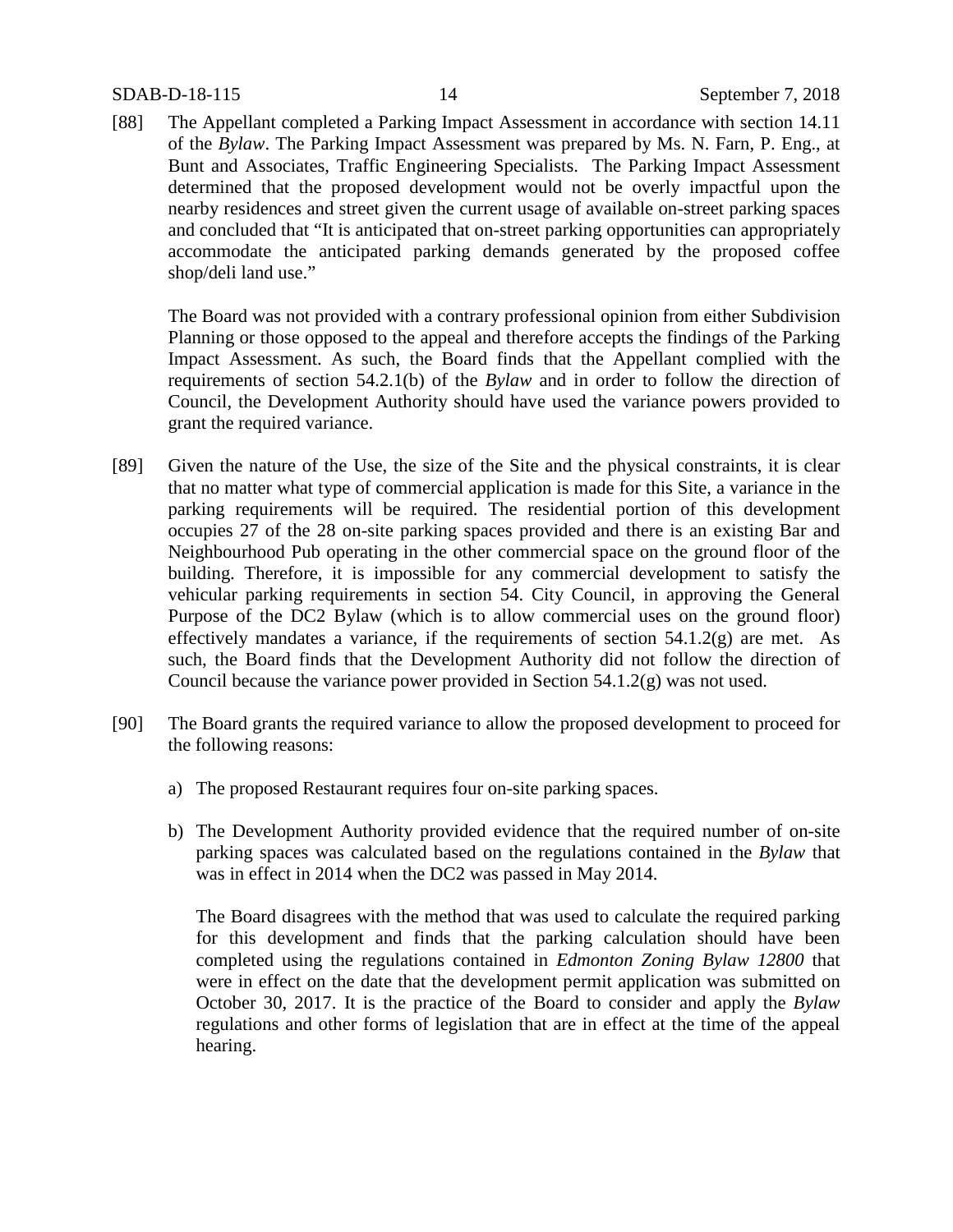- c) The Development Authority conceded that the proposed development requires four parking spaces based on the requirements of section 54.2, Schedule  $1(A)(23)$  which states that a Restaurant/Specialty Food Services Use requires one parking space per 9.6 square metres of Public Space. The proposed development has 32.6 square metres of Public Space, which equates to four parking spaces.
- d) Although the Development Authority could not provide details of the City's interpretation of section DC2.863.4(j), the requirements of section 2.7 of the *Bylaw* were reviewed and discussed.

Section 2.7 states:

Unless there is an explicit statement to the contrary in a Direct Control District or Provision, any specific reference in a Direct Control District or Direct Control Provision to a land use bylaw shall be deemed to be a reference to the land use bylaw that was in effect at the time of the creation of the Direct Control District or Provision

The Board finds that section 2.7 is a transitional provision between *Land Use Bylaw 5996* and the *Edmonton Zoning Bylaw 12800*. This finding is supported by the Alberta Court of Appeal decision, *Parkdale-Cromdale Community League Association v. Edmonton (City)*, 2007 ABCA 309. Paragraph 4 of the Alberta Court of Appeal decision states:

On its correct interpretation, section 2.7 does not override section 2.4. Section 2.7 is **ONLY** intended to deal with a situation where a Direct Control bylaw passed before 2001 contained an express cross-reference to a provision of the old Land Use Bylaw […] [**Emphasis Added**]

- e) The Board finds that section 2.7 does not apply in this instance because DC2.863 Site Specific Development Control Provision was passed in 2014 and does not contain an express cross-reference to a provision of the old *Land Use Bylaw 5996*. Therefore, there is no reason to depart from the general rule that the law must be applied as it is in force on the date on which a tribunal renders its decision.
- f) It was conceded by the Development Authority that under the regulations currently in effect in *Edmonton Zoning Bylaw 12800*, the existing General Retail Store Use requires four parking spaces and that the proposed change in Use to a Restaurant also requires four parking spaces. Therefore, the proposed change in Use does not result in any increase in the number of parking spaces required.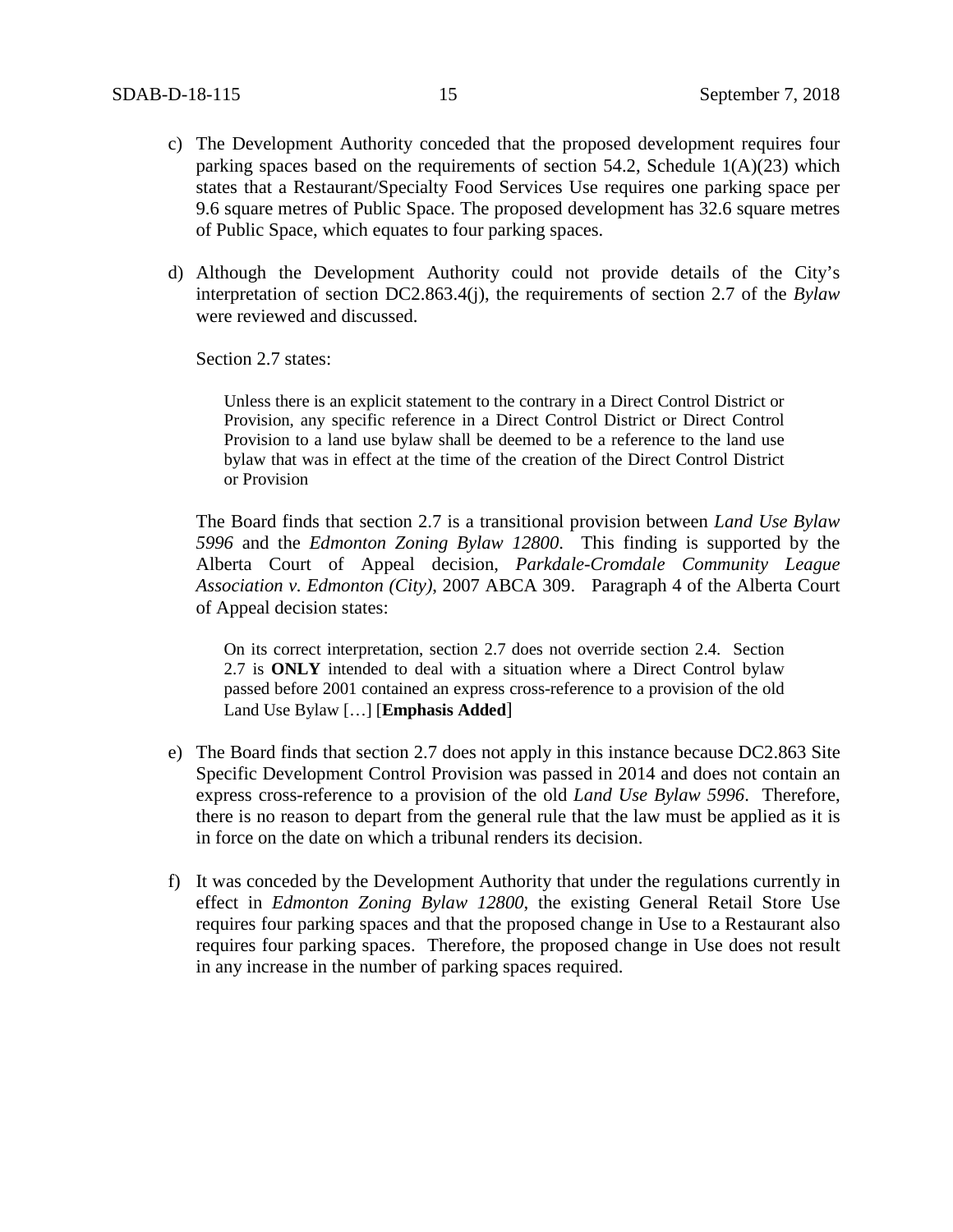- g) The Board notes that the Parking Impact Assessment provides a very simple, but in the Board's opinion, an effective Parking Management Plan. The proposed Restaurant and the existing Bar and Neighbourhood Pub will not have significant overlapping business hours, most notably during peak hours of operation. The Parking Impact Assessment concluded that the peak hours of operation for the Bar and Neighbourhood Pub is after 8:00 p.m. when the proposed Restaurant, a Coffee Shop and Deli will be closed.
- [91] The Board concludes that the Development Authority did not follow the directions of Council because the variance power provided in section 54.1.2(g) and section 54.2.1(b) of the *Bylaw* was not exercised. The Board grants the required variance because the initial residential component of this building has monopolized all of the on-site parking spaces and has resulted in a situation where the parking requirements cannot be met onsite without unnecessary hardship and practical difficulties. In addition, the Parking Impact Assessment concluded that on-street parking opportunities exist in the immediate area and can appropriately accommodate the parking demands generated by the proposed Restaurant and will not have a negative impact on the neighbourhood.

Mr. I. Wachowicz, Chair Subdivision and Development Appeal Board

Board members in attendance: Mr. B. Gibson, Mr. C. Buyze, Mr. J. Kindrake, Ms. M. McCallum